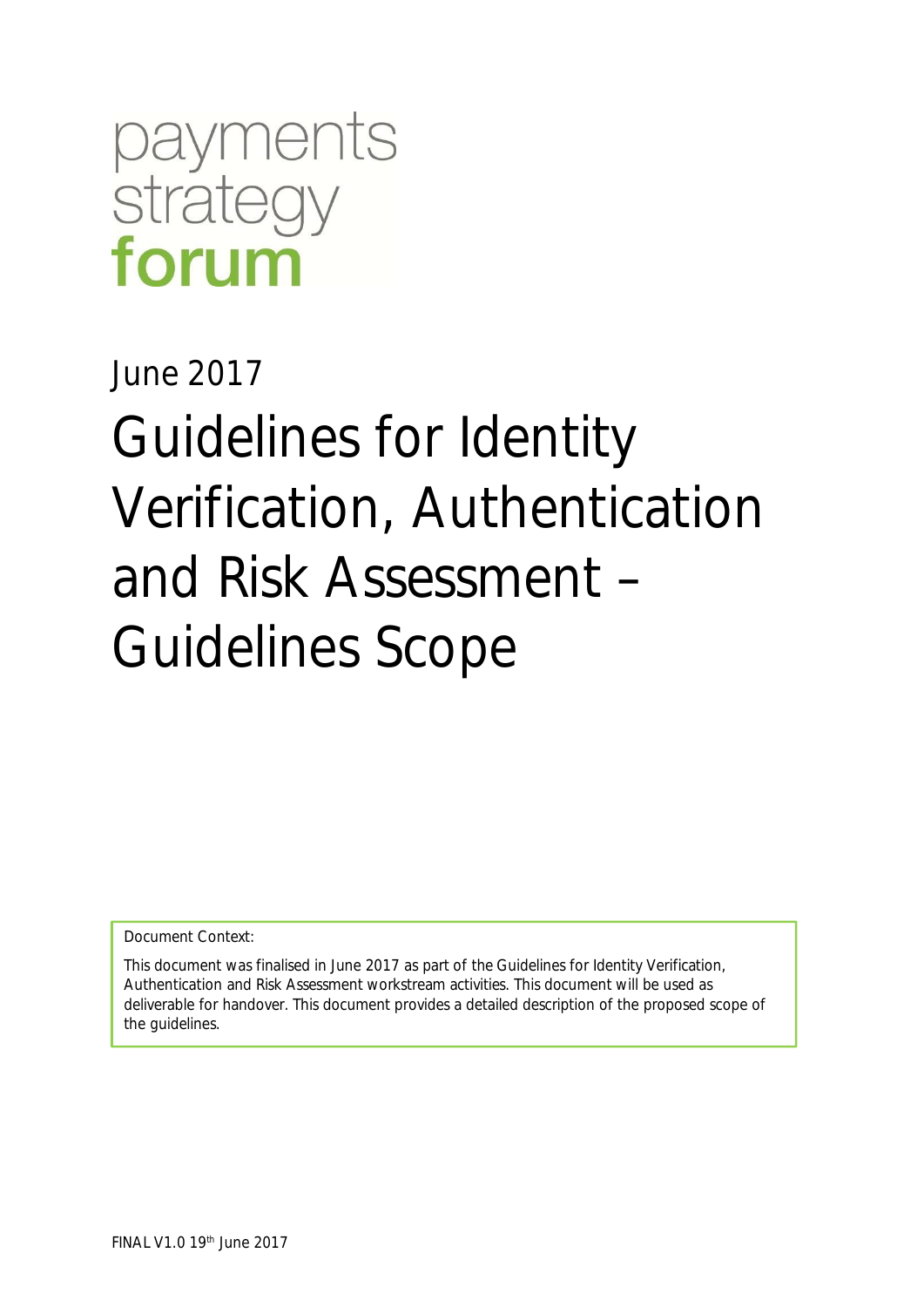### GUIDELINES FOR IDENTITY VERIFICATION, AUTHENTICATION AND RISK ASSESSMENT

SCOPE OF GUIDELINES TO BE DEVELOPED AND IMPLEMENTED

### **Contents**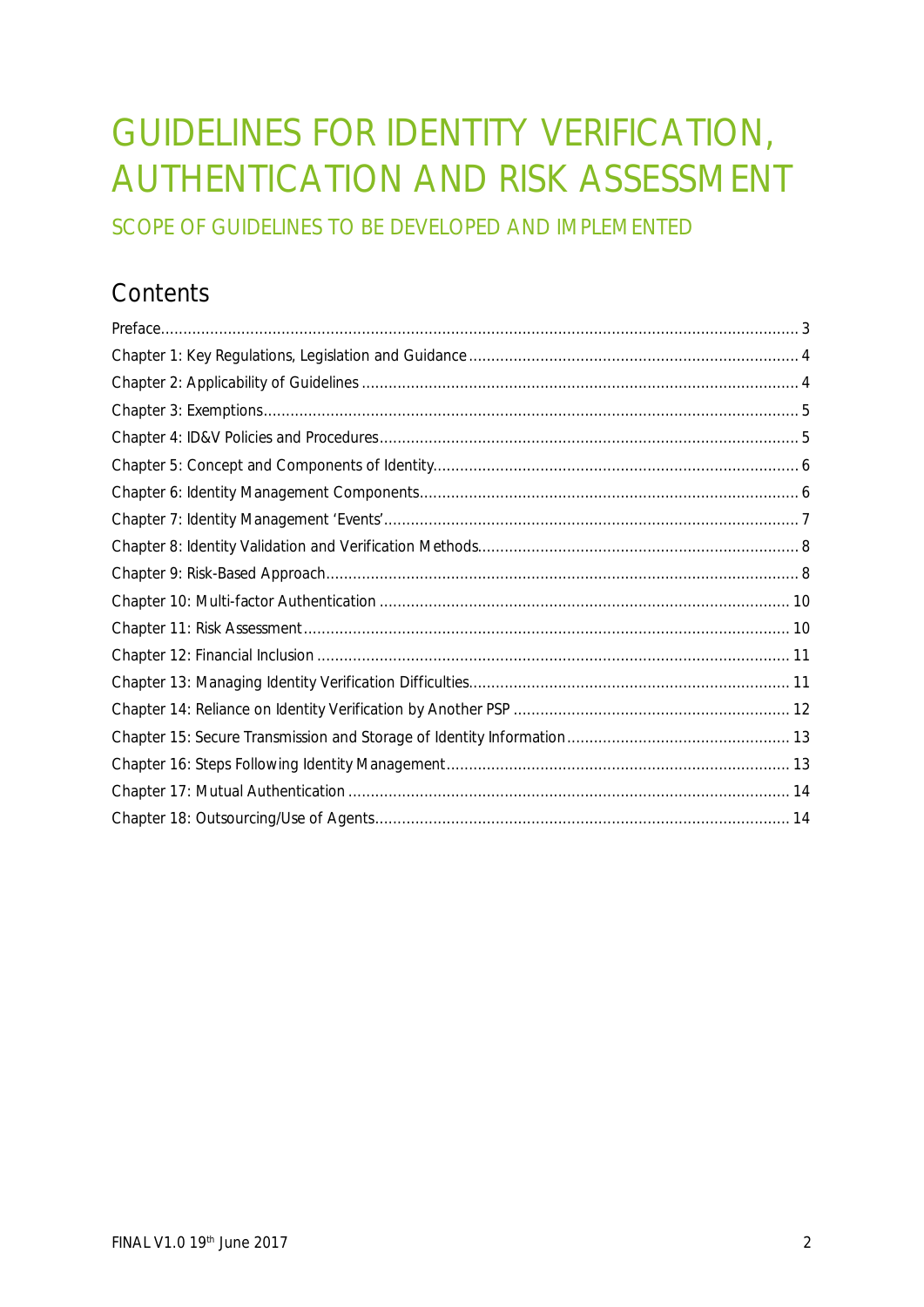### Preface

This document has been produced as part of implementing the 'Payments Strategy for the 21st Century', developed and published by the Payments Strategy Forum in November 2016. It has been prepared by the Financial Crime, Security and Data Working Group in connection with developing solutions to 'Improving Trust in Payments'.

#### Overview of Purpose, Usage and Benefit of Guidelines

The main purpose of the Guidelines are to reduce confusion and increase consistency of understanding, interpretation and application of the significant number of existing regulations and other official guidance associated with verifying the Payer (source of payment) and Payee (receiver of payment) identities when making payments.

It is expected that these will be used mainly by Payment Service Providers (PSPs), particularly smaller organisations and new entrants, to inform and simplify their approach to understanding regulatory requirements/guidance and adopting a consistent approach to end-user identification when making and receiving payments. This will strengthen overall industry Identity Management control and effectiveness, contributing to a reduction in the detriments identified as part of the Payments Strategy work.

End-users (e.g. Consumer, Charity/Not for Profit Organisations, Business and Government users of Payments Services) may also benefit through having a reference that provides a common language and understanding of the elements of identity verification that impact them when making and receiving payments.

#### Objective of This Document

This document sets out the scope of the Guidelines in order that detailed drafting can commence prior to testing and validation with a broader stakeholder community. The principle adopted is that the Guidelines will apply to all electronic payments made through any channel (e.g. in-store, online, by telephone) processed by PSPs operating in the UK. They will comprise:

- key attributes of an end-user's identity (e.g. name, address);
- steps and further information gathering taken by PSPs to confirm (verify) the identity of the enduser (e.g. information from validated credentials such as passports and driving licences);
- methods used by PSPs to authenticate the payment request (e.g. that it has been made by the person whose identity has been previously verified);
- approaches taken by PSPs to make a risk-based judgement regarding whether or not to make the payment based on the verification/authentication outcomes.

Also included is guidance on exemptions and specific regulatory requirements, including chapter references where relevant. No additional obligations are incorporated into the guidance.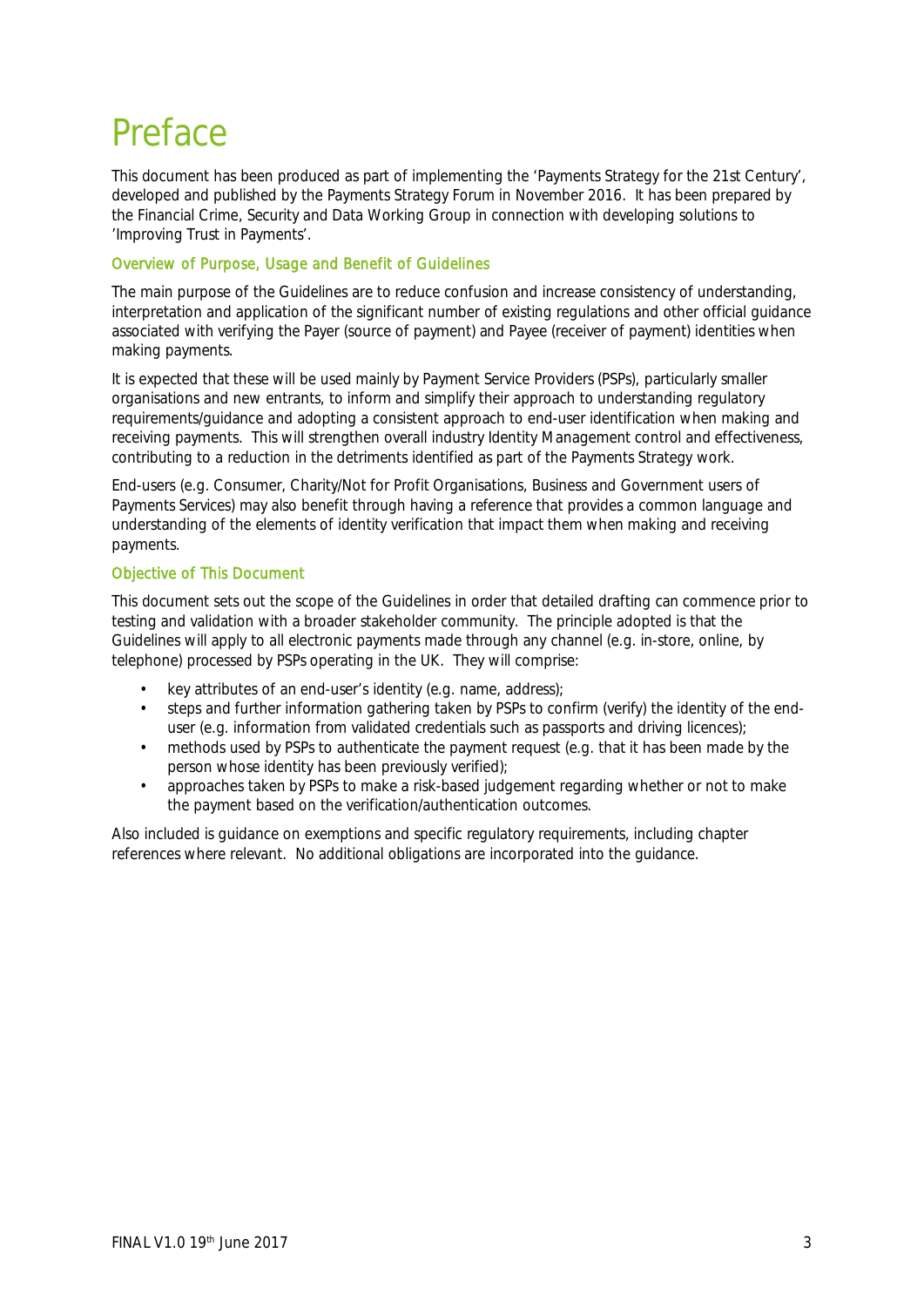### Chapter 1: Key Regulations, Legislation and Guidance

- 4th Money Laundering Directive (4MLD)
- Payment Services Directive 2 (PSD2)
- EBA PSD2 Strong Customer Authentication (SCA) Regulatory Technical Standards (EBA RTS)
- Joint Money Laundering Steering Group Guidance (JMLSG)
- UK HM Government guidance (GOV.UK)
- FCA Financial Crime Guide (FCAFCG)
- European Electronic Trust Services Regulation (eIDAS)
- EU Funds Transfer Regulations (WTR2)
- UK Data Protection Act (DPA)
- EU General Data Protection Regulations (GDPR)
- BSI Digital Identification and Authentication code of practice (PAS499)
- UK Money Laundering Regulations 2007 (MLR)
- UK Payments Accounts Regulations 2015 (PAR) and EU Payments Accounts Directive 2014 (PAD)
- UK Current Account Switching Service (CASS)

### Chapter 2: Applicability of Guidelines

This chapter will define the applicability of the Guidelines by:

- Type of firm (Payment Service Provider PSP)
- Type of customer (Payment Service User PSU)
- Type of payment or action/transaction (electronic only)

It will describe and clarify the alignment with other current and planned guidelines, regulations and related activities.

Whilst the Guidelines must be written to cover all Payments Service Providers, they are likely to be most helpful to smaller or less established firms, including those that are providing intermediary services such as Account Information Service Providers or Payment Initiation Service Providers.

The initial implementation of the Guidelines should be limited to identity management of Payment Service Users who are 'natural persons' (e.g. private individuals, including those acting as sole traders). Whilst not currently planned, the Guidelines could feasibly be subsequently extended to include PSUs who are partnerships and companies ('juridical persons'). This will, however, add a significant degree of complexity and should be balanced with the additional benefits for the target audience.

The Guidelines are not intended to be used for PSPs to identify each other, as this will be an inherent part of the establishment of the mechanism used by the PSP to undertake payments related services and covered by specific processes, regulations and guidelines.

The Guidelines are intended to be used by PSPs that are processing payments that are electronic rather than based on underlying physical instruments such as cash or cheques, but they should not be restricted by the channels used to initiate and complete the payment (e.g. by telephone). They are however restricted to PSPs operating in the UK and subject to, inter alia, UK law.

Although the Guidelines are focussed on the activities of: acquiring customers; initiating payments; postpayment interactions; and ongoing account management for the majority of payments (including card based), they are likely to be helpful for managing the identity aspects of many interactions between Payment Service Providers and their Payment Service Users. For example, the Guidelines will also be relevant for non-payment specific activities such as conducting a transaction with a risk of fraud or misuse, such as changing the address on an account.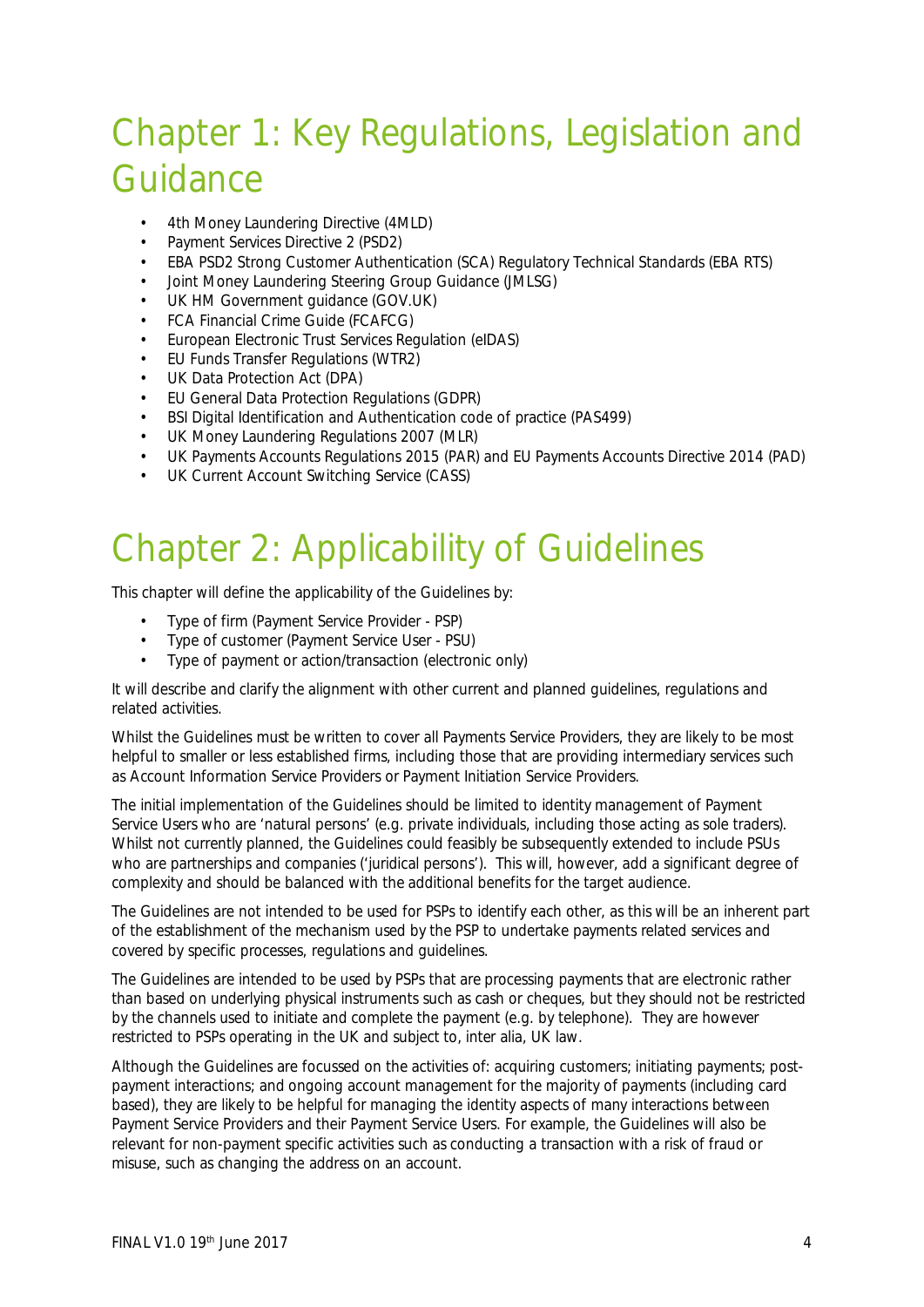The Guidelines are not intended to replace or contradict any existing guidance or to add any additional obligations beyond that set out in applicable regulations and legislation. The Guidelines are based on existing and proposed regulations, legislation and guidance and will include references to existing material where appropriate.

#### Illustrative (partial) content

These guidelines apply to all electronic based payments processed by payments service providers operating in the UK.

They do not apply to other forms of payment such as cash or cheque, even if the cheque is converted to an electronic image for depositing.

The guidelines apply to electronic payments made by any mode (e.g. in-store, in-branch, online, by telephone).

### Chapter 3: Exemptions

This chapter will set out where the Guidelines are less applicable or not appropriate to be used. It will also highlight regulatory provisions where identity verification and authentication is not required, but where the Guidelines and associated risk-based approach may still be helpful (e.g. post transaction fraud reporting).

Examples of exemptions that should be highlighted in this chapter include:

- In accordance with 4MLD Art 11(b)(ii) customer due diligence is required with respect to occasional fund transfers over EUR 1,000. This is consistent with the Regulation on the information accompanying transfers of funds (WTR2) which permits that the payer and payee information associated to transfers less than EUR 1,000 need not be subject to verification.
- Remote electronic payments (e.g. when initiating an online payment or payment via a mobile device) not exceeding EUR 30 are exempt from SCA requirements (EBA RTS Art 15).
- Re-authentication is only mandatory when, since SCA was last applied to the PSU, the cumulative amount of transfers exceeds EUR 100, or the user has already undertaken five remote electronic payment transactions (EBA RTS Art 15).
- A payment service provider's policies and procedures must set out the circumstances in which it will not seek to verify user identities under a permitted risk based approach.

#### Illustrative (partial) content

A PSP's policies and procedures should clearly articulate any exemptions from customer identity verification it chooses to utilise. Firms are not bound to avail themselves of exemptions; therefore firms need to make such decisions within their risk-based approach.

### Chapter 4: ID&V Policies and Procedures

This chapter will set out requirements that will ensure consistent content topics and review processes are incorporated across PSPs, when they are complying with the obligation that their internal financial crime policies and procedures should clearly articulate their approach to user identity management.

The emphasis for this chapter is on identity verification rather that the broader KYC obligations, however the linkage with those needs to be clear and appropriate. The policies need to include appropriate risk appetite statements and set out the procedures that are in place to monitor and review these, as well as the governance regarding compliance and approval of any waivers or exceptions.

To promote consistency of approach, especially when users are considering the extent to which they could place reliance on identity verification that has been undertaken by another PSP, consideration should be given to the Guidelines including a requirement for a standard risk assessment template to be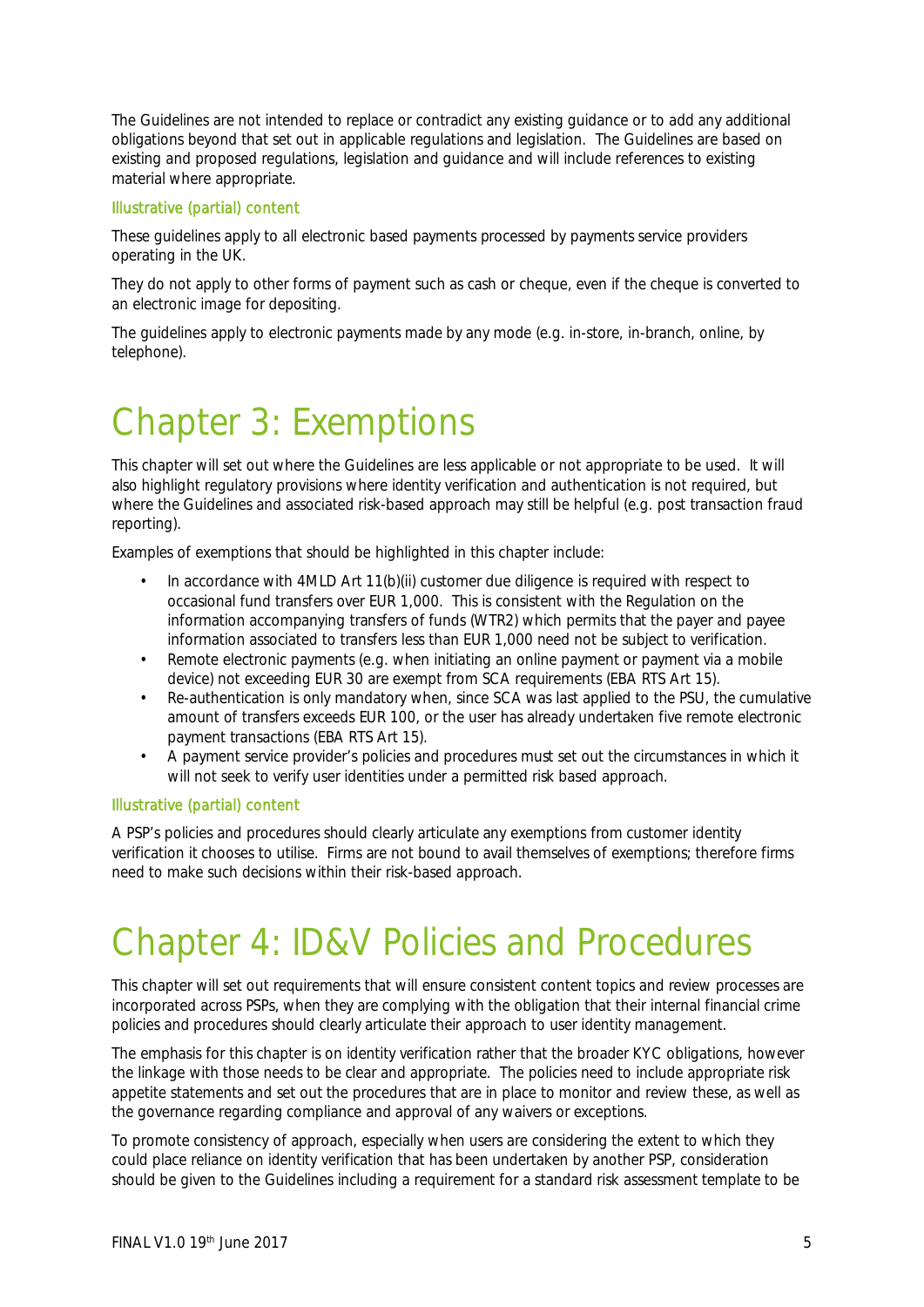used, covering a minimum set of risk factors to be incorporated into PSP policy and procedures relating to ID&V.

#### Illustrative (partial) content

PSPs should establish appropriate internal policies and procedures regarding the establishment and verification of user identities. These are likely to form part of the firm's broader financial crime compliance policies and procedures and the ownership of the ID&V related policies and procedures should be clear. The policies and procedures should be reviewed at least annually and in response to material changes in the nature of the firm's business or the external operating environment to ensure continued appropriateness.

### Chapter 5: Concept and Components of **Identity**

This chapter will set out the attributes related to a payment service users identity which might be gathered, validated and verified (e.g. name, date of birth, address, nationality, gender, finger print, voice pattern, retina, heart rhythm)

It will include references to JMLSG Part 1 Chapter 5.3 which addresses the 'standard evidence' to be obtained. It must also cover non-standard evidence that may be used where the standard evidence is not available, taking into account a risk based approach.

Whilst the (initial) scope of these Guidelines are for identity verification for non-corporate PSUs, the CMA Retail Banking remedy regarding SME Business Current Account opening should be reviewed as the majority of SME are sole traders which are included in the scope of the Guidelines.

#### Illustrative (partial) content

PSPs should decide which attributes related to a user's identity they will seek to verify in order to achieve the level of certainty determined to be appropriate under the firm's risk-based approach.

The policies and procedures should clearly set out: the identity information to be collected from users; the aspects of that identity information that require validation; the aspects of that identity information which require verification; the level of identity assurance required in accordance with the firm's risk appetite.

### Chapter 6: Identity Management **Components**

This chapter will outline the common components of identity management (irrespective of firm, customer or payment type):

- Identity Information Gathering: Enable a user to assert an identity by the collection of a defined set of identity related attributes;
- Identity Validation: Establish that asserted identity is genuine/valid by means of independent checking of identity attributes;
- Identity Verification: Connect the genuine/validated identity to the user asserting the identity by independent evidence (e.g. matching passport photograph, PSP records)
- Identity Assurance: Establish usage profile of identity (e.g. social media, electoral roll, credit footprint, fraud checks, interaction with public services and utility providers)
- Authentication: establish appropriate risk based mechanisms for the identity assured user to securely confirm authorisation of transactions
- Secure transmission and storage of identity attributes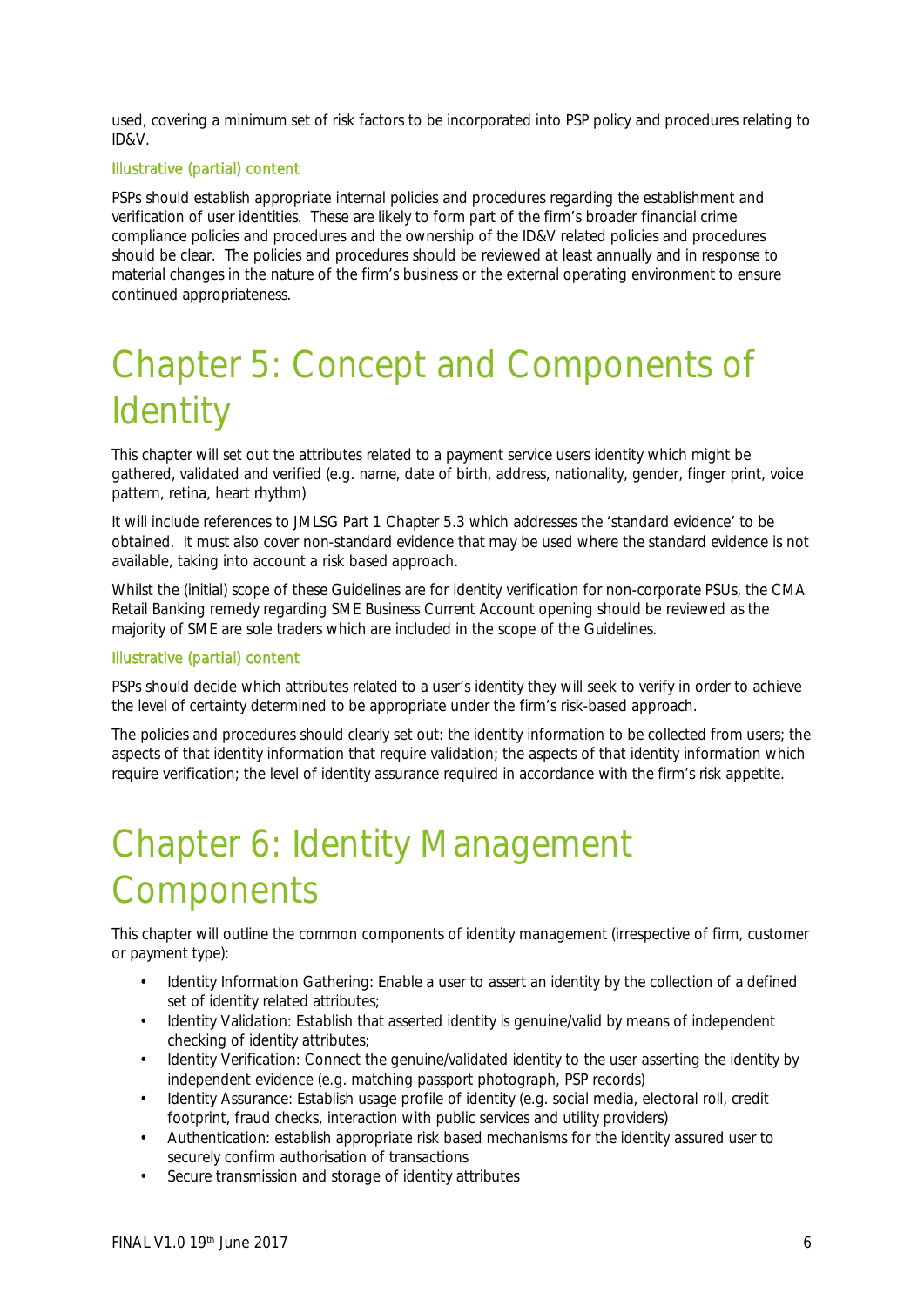The Guidelines should draw on and reference GOV.UK Good Practice Guide GPG44 and GPG45 as implemented by GOV.UK Verify

#### Illustrative (partial) content

The following is a summary of the key stages of identity management that all PSPs must implement:

- Identity information gathering: the process deployed by a PSP to enable an applicant to assert an identity.
- Identity validation: the process of determining that the identity asserted by the applicant is a genuine identity.
- Identity verification: the process of establishing an evidential connection between the asserted genuine identity and the applicant.
- Identity assurance: the process of gathering evidence to confirm the claimed identity is active and not known to be fraudulent.
- Authentication: the process of checking credentials supplied by a user that is initiating a transaction to confirm they originate from the assured identity.
- Secure records storage: the process of ensuring that identity data is sent and stored securely to prevent interception or loss and provide a retrievable audit trail.

### Chapter 7: Identity Management 'Events'

This chapter will set out the points in the customer and/or transaction lifecycle at which identity management beyond the authentication of routine transactions is appropriate. For example, this would include: the commencement of a customer relationship; prior to a one-off non routine transaction; for transactions over a specified value; once a certain aggregate payment value is reached; on a periodic basis; if the account becomes dormant. Some of these events will trigger more in depth identity management (e.g. account opening).

The section draws on:

- JMLSG Guidance
- PSD2 SCA Regulatory Technical Standards
- MLR Regulations 7 and 8
- WTR2

#### Illustrative (partial) content

A PSP must determine the points in the customer lifecycle at which it is appropriate to verify and subsequently re-verify customer identities.

Identification verification or authentication must be applied when a PSP:

- establishes a new customer relationship;
- suspects money laundering or terrorist financing;
- doubts the veracity or adequacy of documents, data or information previously obtained for the purposes of identification or verification.
- processes a remote electronic payment (e.g. when initiating an online payment or payment via a mobile device) greater than EUR 30;
- has identified that a customer has initiated a cumulative total of EUR 100 or 5 remote electronic payments since customer authentication was last applied;
- has first contact with a customer following 12 months of inactivity (dormancy);
- has identified material changes in the customer's payment pattern;
- engages in a remote action with a significant risk of fraud or misuse;
- contacts the customer to discuss secure aspects of their account with them.

It is important that PSPs are able to monitor users' cumulative activity and identify linked operations.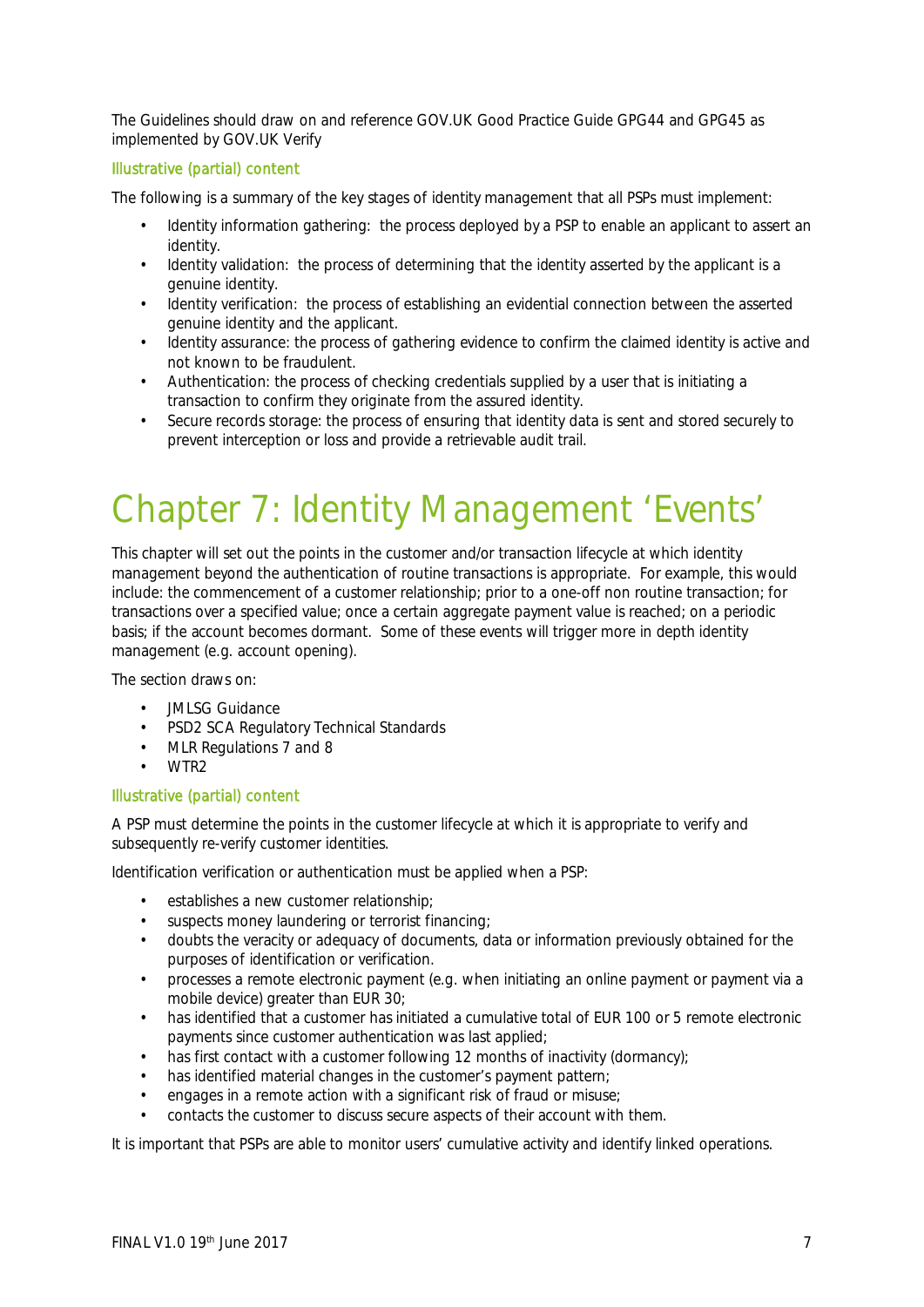### Chapter 8: Identity Validation and Verification Methods

This chapter will outline the different options for validating and verifying identity attributes:

- Documentary (originals in a face-to-face situation, certified copy documents in a non-face-to-face situation)
- Electronic verification as articulated in the proposed 2017 JMLSG Guidance
- Digital Identity assurance mechanisms (e.g. trust certificates, digital passports), also in line with the proposed 2017 JMLSG Guidance
- Biometrics (retina, fingerprint, voice etc.)
- The section draws on and references:
- JMLSG Guidance Part 1, Chapter 5.3
- GOV.UK Good Practice Guide GPG45 re digital ID and IDP processes
- 4MLD (and the 5th revision under development)

#### Illustrative (partial) content

PSPs must select, and incorporate into their procedures, identity validation and verification methods which are appropriate to the nature of the business, type of customer and delivery channels concerned.

PSPs should retain records evidencing the factors considered when assessing the chosen method(s) and the rationale for selecting them.

A PSP may choose to use multiple identity validation and verification methods (e.g. for different customer types or distribution channels) but must be alive to the risk of inconsistency and variable standards.

### Chapter 9: Risk-Based Approach

This chapter will reinforce that payment service providers are expected/required to take a risk-based approach to customer due diligence, including authentication, identification and verification.

Risk variables regarding identity include:

- the breadth of evidence
- the strength of the evidence
- the validation and verification processes carried out
- a history of the user's activity and behaviour
- user-related data, for example where a customer is a Politically Exposed Person

The Guidelines will note that whilst there are other risk factors/variables which firms must consider under their broader risk-based approach (e.g. country risk, product risk, distribution channel risk), the risk variables set out in this section concentrate on the risk of identity misuse (which is the harm or detriment that the guideline seeks to address).

This section should also cover indirect as well as direct identity risk assessment – for example where a PSP (e.g. bank) provides services to another PSP (e.g. Money Service Bureau) both will need to have a clear position on PSU identity risk appetite. The Guidelines should be capable of being used as the basis of a common framework for the (for example) MSB to articulate and demonstrate a level of risk appetite and control that is acceptable to (for example) the bank, to allow them to support the provision of services on an agreed risk based approach. Whilst outside the scope of the Guidelines, this should also reference the need to clear about and agree relative liabilities for fraud losses or compliance breaches.

The section draws on:

- FCA Financial Crime Guide (which calls for a risk-based approach)
- Money Laundering Regulations 2007 (which require risk-sensitive customer due diligence)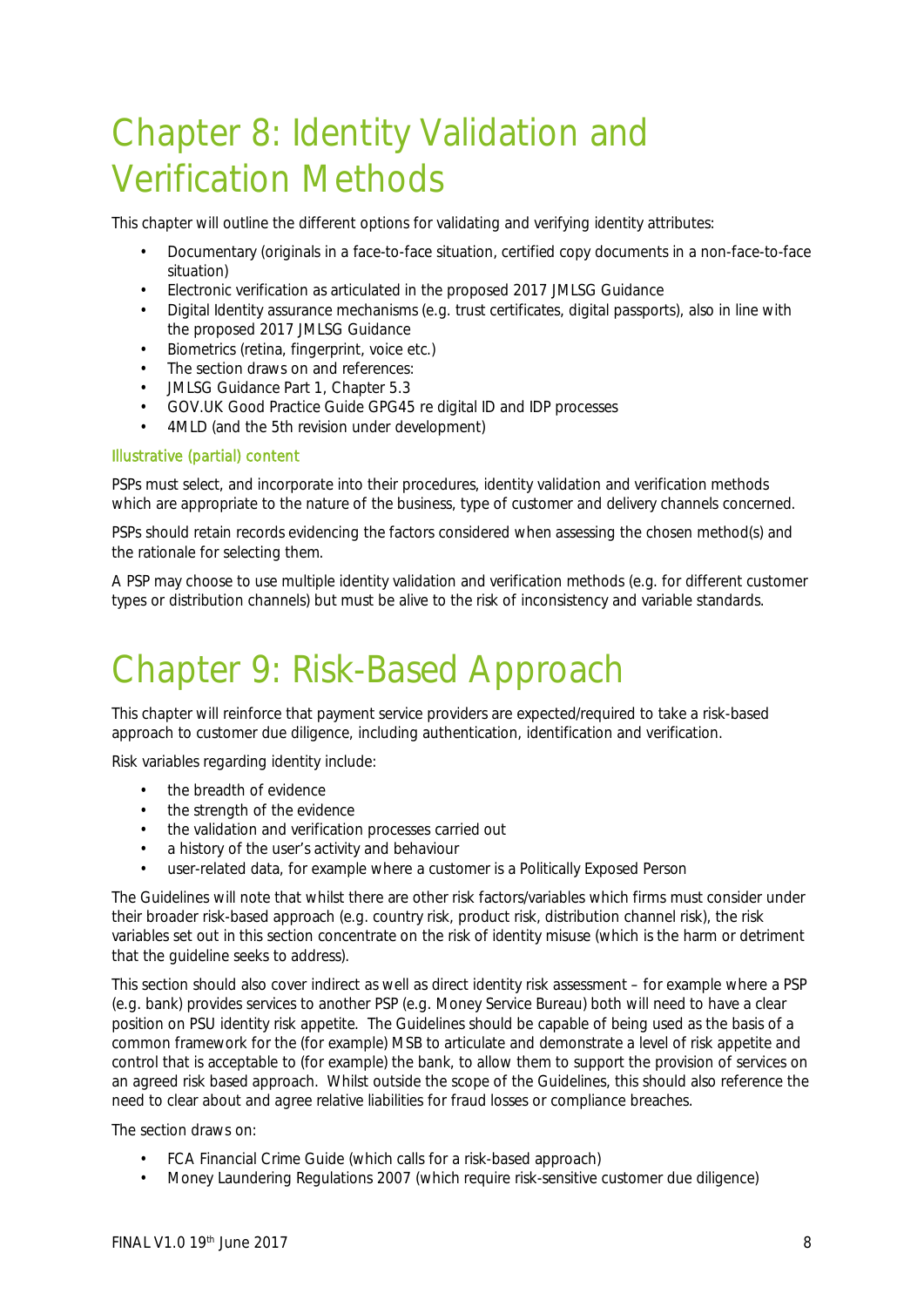- JMLSG Part 1, Chapters 4 and 5
- GOV.UK Verify, GPG 45
- eIDAS Regulation

#### Illustrative (partial) content

The following is based on the framework set out in GPG 45

Level 1 identity – the applicant supplies an identifier which must be confirmed as being in existence and in the possession/control of the applicant. No validation, verification, counter fraud checks. No requirement to prove the activity associated with the identity. It is recommended that Level 1 identities do not carry sufficient certainty for payment service providers to be 'reasonably satisfied' as to the identity of their customer (N.B. the JMLSG Guidance repeatedly refers to the need for firms to be reasonably satisfied as to customer identity).

A Level 2 Identity is a Claimed Identity with evidence that supports the real world existence and activity of that identity. The steps taken to determine that the identity relates to a real person and that the Applicant is owner of that identity might be offered in support of civil proceedings (i.e. identity is established 'on the balance of probability').

A Level 3 Identity is a Claimed Identity with evidence that supports the real world existence and activity of that identity and physically identifies the person to whom the identity belongs. The steps taken to determine that the identity relates to a real person and that the Applicant is the owner of that identity might be offered in support of criminal proceedings (i.e. identity is established 'beyond reasonable doubt').

A Level 4 Identity is a Level 3 Identity that is required to provide further evidence and is subjected to additional and specific processes, including the use of Biometrics, to further protect the identity from impersonation or fabrication. It is recommended that Level 4 identities are not generally necessary for the purposes of payment service providers, unless there is a particular doubt about the identity evidence or there are indicators of particularly elevated financial crime risk.

Research conducted for the Open Identity Exchange shows that identity verification steps taken by financial institutions undertaking account opening broadly correspond to Level 2 identities. However, a number of financial institutions have indicated an intention to move towards Level 3 identities.

Ultimately, it is for a PSP to determine, under its risk based approach, how much certainty of customer identities it requires.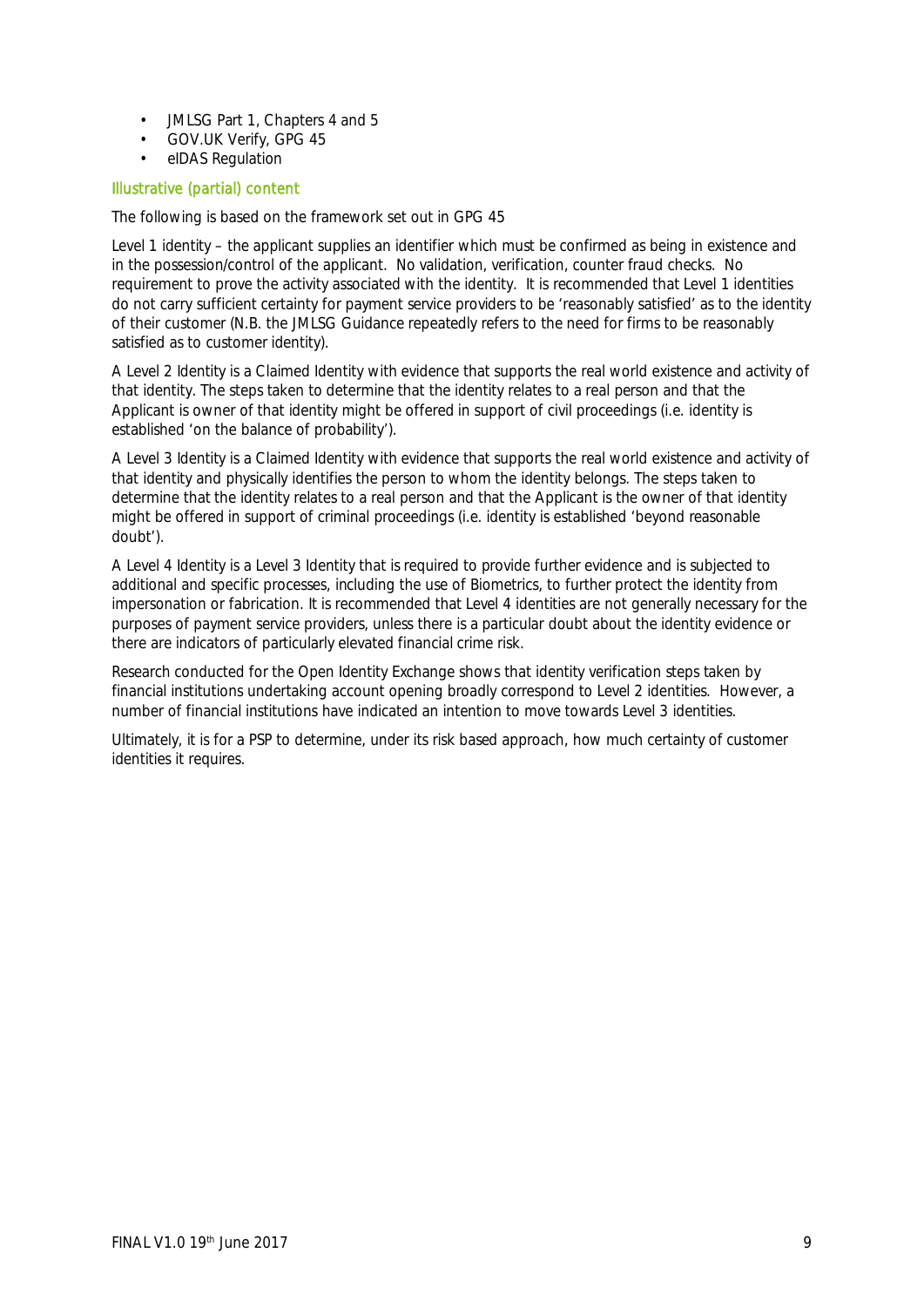### Chapter 10: Multi-factor Authentication

This chapter will include a high-level description of multi-factor authentications:

- Knowledge factors
- Inherence factors
- Possession factors

This will be based on and reference PSD2 (EBA) SCA Regulatory Technical Standards and 4MLD Art 4(1)

#### Illustrative (partial) content

PSPs must only issue authentication codes (e.g. a one-time use only numeric code to complete an online payment) to their customer when they have satisfied themselves that they have confirmed the user's identity using at least two of the following three authentication factors:

- Knowledge factors where a payment service provider gains comfort as to the user's identity as the user is able to demonstrate knowledge of information that only the true owner of the identity would likely know (e.g. mothers maiden name, recent transactions).
- Inherence factors which relate to the inherent characteristics or attributes of the user. Biometric evidence (e.g. retina, fingerprint, voice pattern, heart rhythm) fall within this category. The security as to identity comes from the fact that these inherent characteristics are hard (if not impossible) to change and forging them is a high barrier to entry to criminals.
- Possession factors which rely on the user being in possession of identity related device or tokens (e.g mobile phone, security key generator).

Two-factor authentication is in common usage, for example, when withdrawing cash, which requires a bank card (possession) and a PIN number (knowledge).

It is for a PSP to determine which factors are appropriate to achieve strong customer authentication.

### Chapter 11: Risk Assessment

This chapter will emphasise that transactions (both outbound and inbound) should not be processed unless a risk assessment which incorporates user identities is conducted. PSPs might choose to decline transactions where they do not have sufficient comfort as to the identities of the parties involved.

Reference will also be made to the PSD2 Regulatory Technical Standards

#### Illustrative (partial) content

The EBA RTS support taking a risk-based approach through the inclusion of SCA exemptions based upon transaction-risk analysis (e.g. the majority of contactless payments under EUR 50 do not require SCA).

An electronic payment transaction is identified by the EBA RTS as posing a low level of risk and not requiring SCA only where the following conditions, in combination with the existing mandatory real time risk analysis, are met:

- (i) no abnormal spending or behavioural pattern of the payer has been identified;
- (ii) no unusual information about the payer's device/software access has been identified;
- (iii) no malware infection in any session of the authentication procedure has been identified;
- (iv) no known fraud scenario in the provision of payment services has been identified;
- (v) the location of the payer is not abnormal;
- (vi) the location of the payee is not identified as high risk;
- (vii) the individual is not on any sanctions, AML, PEPs lists.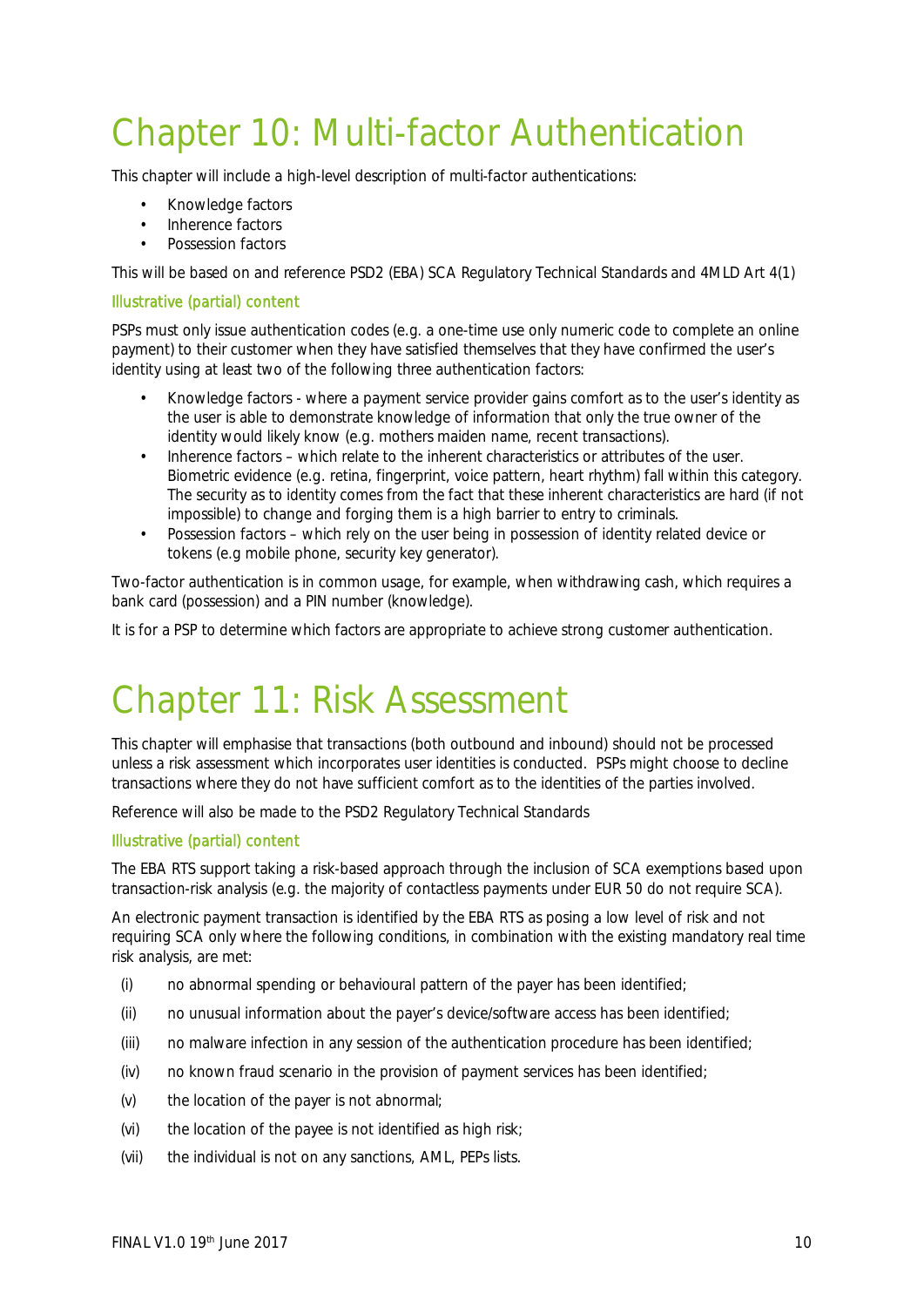## Chapter 12: Financial Inclusion

This chapter will set out that Payment Service Providers should be prepared to accept alternative forms of identity evidence where users cannot reasonably be expected to provide standard evidence, for example PSUs who are non-UK nationals. This should also include situations where the PSU is represented by an individual with a Power of Attorney (PoA) or other authority to act on the customer's behalf, covering the identity requirements of both parties, recognising the inherent vulnerability for both the PSU and the authority holder.

The particular circumstances where standard evidence may not be available are wide ranging and various regulations set out obligations on the basis of non-discrimination (e.g. UK Payment Account Regulations para 23); financial inclusion (e.g. UK MLR 2017 Regulation 36(3)) or inability (e.g. FCA SYSC Sourcebook section 6.3.7). The JMLSG (Chapter 5.3) provides a number of specific reasons why standard identity evidence may not be available and possible treatments, which should be referenced in the Guidelines.

The Guidelines also need to take into account the broader need to protect against financial exclusion and in particular the narrative and recommendations of the March 2017 House of Lords Select Committee on Financial Exclusion report relating to identity and address verification issues. The referenced FCA Occasional Paper 17 on Access to Financial Services in the UK published in May 2016 should also be reviewed and its observations and findings taken into account.

#### Illustrative (partial) content

Where a PSP determines a user to be financially excluded, a record of the reasons for so doing must be retained.

A PSP must include a in their policy statements a commitment to considering alternative forms of identification that support financial inclusion, subject to an agreed risk based approach. This information should, subject to the need to ensure the information does not advantage fraudsters, be clearly and consistently communicated to PSUs, PoA holders and relevant advisors through appropriate channels (e.g. branch, telephone, online).

### Chapter 13: Managing Identity Verification **Difficulties**

This chapter will cover options to address issues that may be encountered when verifying identities, for example:

- Accept a less 'certain' identity on an exceptional basis, subject to appropriate governance and taking into account the need for financial inclusion
- Terminate/decline relationship/transaction if the identity cannot be verified to an appropriate degree of certainty
- Consider whether there are grounds for a Suspicious Activity Report (SAR)

This will incorporate requirements under:

- MLR Regulation 11
- UK Payment Account Regulations
- EU Payment Account Directive

#### Illustrative (partial) content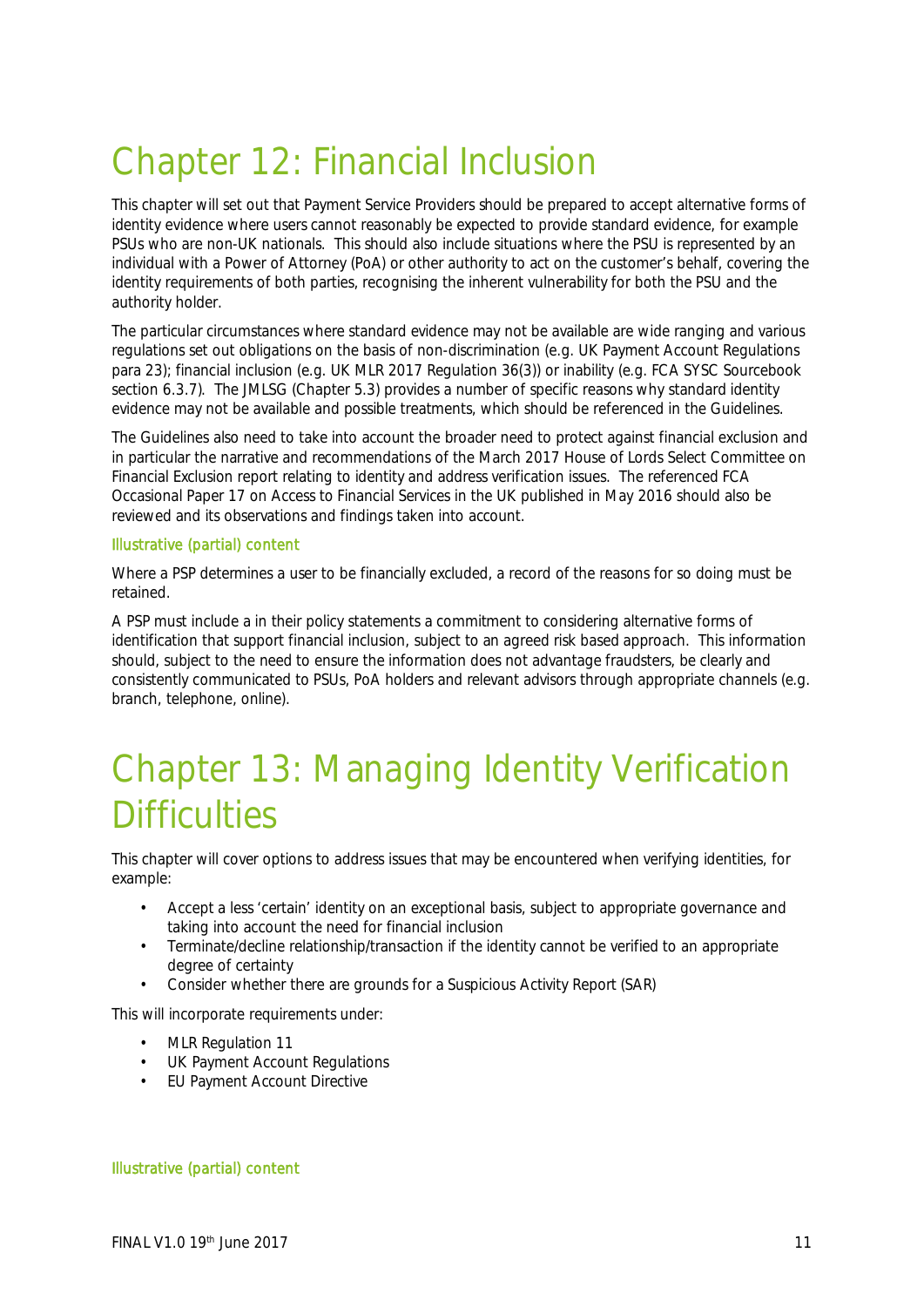A PSP's policies and procedures should provide for dealing with situations where it is difficulty to satisfactorily establish a user's identity. Typical options include: accepting a lower level of identity on an exceptional basis (subject to appropriate internal governance); restricting the activity which the customer is permitted to undertake (e.g. only certain payment types, value limits, frequency limits, and geographic limits).

An inability to establish identity might cause a PSP's employees to become suspicious of money laundering or terrorist financing, in which case, it should be considered whether a suspicion report is required.

Ultimately, if a PSP is not reasonably satisfied as to the user's identity, the relationship must be terminated.

PSPs are advised to maintain logs of identities accepted on an exceptional basis and also instances of declines or terminations.

### Chapter 14: Reliance on Identity Verification by Another PSP

This chapter will set out common descriptions for the ID&V processes that are used by PSPs to confirm a user's identity and also the sending PSP's level of assurance (confidence) associated with the user's identity.

It will include the requirement for sending PSPs to transmit ID&V descriptors/identifiers as part of information accompanying the user details provided, together with details where the sending PSP has used non-standard evidence or processes for inclusion purposes, and thus enable receiving PSP to decide whether to rely entirely, supplement or undertake own ID&V.

This will chapter will include references to:

- ML Regulation 17
- JMLSG Guidance Part 1, Chapter 5.6
- Data Accompanying payments (Wire Transfer/Funds Transfer Reg)
- And potentially the Current Account Switching Service guidelines

#### Illustrative (partial) content

To facilitate reliance, PSPs must be equipped to communicate information to the receiving PSP including: verified customer identity; the level of identity assurance achieved; the identity verification method(s) applied; the date of the most recent customer identity authentication.

These guidelines envisage the use of a standardised set of descriptors which can be transmitted alongside payment user information. This then enables the intermediary or payee's PSP to evaluate the identity risk related to the transaction they are seeking to complete.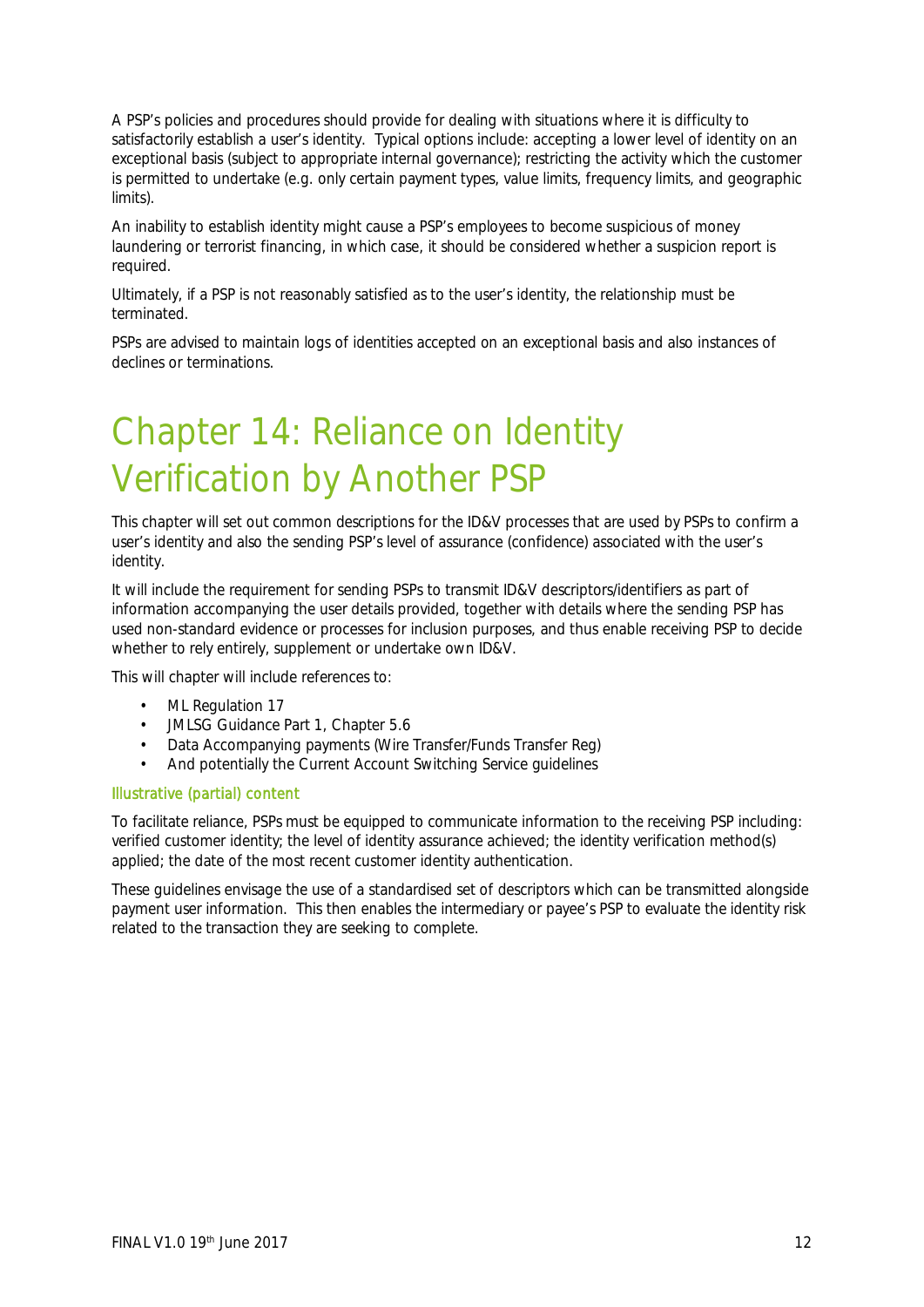### Chapter 15: Secure Transmission and Storage of Identity Information

This chapter will address the relationship between identity information and 'personal data' and include minimum retention periods.

The Guidelines must cover all forms of information that have been used in the identity verification, authentication and risks assessment processes, both physical and electronic.

The transmission of information Guidelines should be broad enough to cover both existing mechanisms (e.g. physical media) and potential future methods of transferring information (e.g. via cloud based repositories).

Technical detail should be avoided and the sources of requirements should be referenced where appropriate for further information.

The section draws on:

- ML Regulation 19
- Data Protection Act
- GDPR
- JMLSG Guidance Part 1 Chapter 8

#### Illustrative (partial) content

Records of identification evidence provided or acquired (including metadata) must be kept for a period of at least five years after the relationship with the customer has ended. The date the relationship with the customer ends is the date the business relationship ended, i.e. the closing of the account or accounts. When there is no relationship with the customer other than to make a specific transaction, the five year period starts when the transaction, or the last in a series of linked transactions, is carried out.

Retention may be by way of original documents, hard copies or digital/electronic copies.

Personal data should only be gathered where the data controller has a demonstrable purpose for gathering it. Further, data controllers should only retain such information for as long as the purpose remains valid.

### Chapter 16: Steps Following Identity Management

This chapter will cover other financial crime risk management processes that depend upon the users identity, for example name screening processes for sanctions, PEPs and adverse media purposes.

As these guidelines are focussed on identity verification and authentication, they do not specifically address additional processes which utilise identity information.

Specific references that could be included are:

- JMLSG Guidance, Part 3 Chapter 4 on compliance with the UK financial sanctions regime.
- FCA Financial Crime Guide Part 1, Box 7.3 and Part 2, Boxes 8.2 and 8.6 which cover sanctions screening
- MLR Regulation 20(2)(c) which requires that firms' policies and procedures must include means to determine whether a customer is a Politically Exposed Person.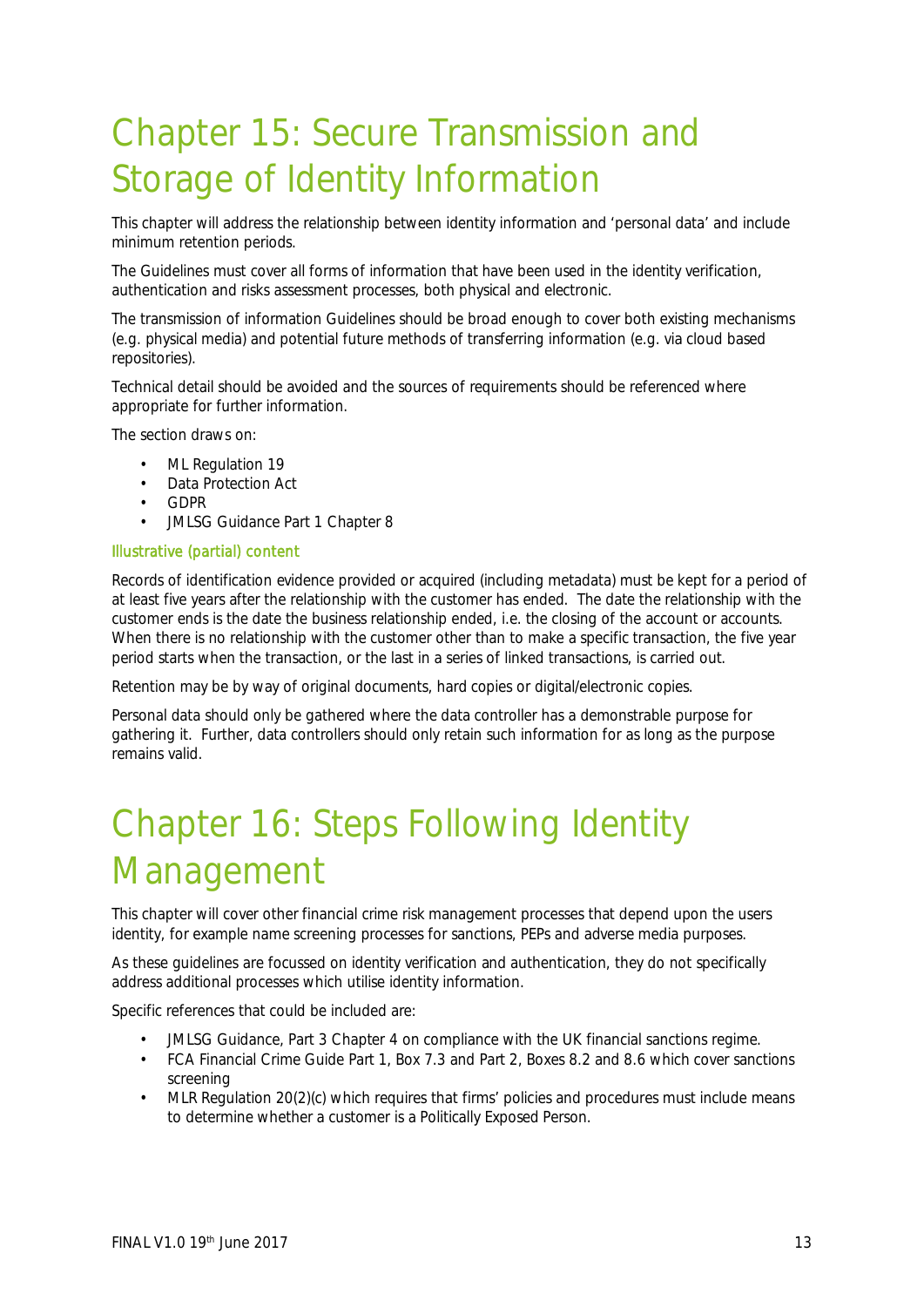#### Illustrative (partial) content

Payment service providers are responsible for determining, in line with their risk-based approach, how they comply with legal obligations and regulatory expectations to identify PEPs, avoid sanctions breaches and take account of adverse allegations.

Comfort as to a payment service user's identity can support the effectiveness of name screening processes.

Additional identity information (which may or may not have been subject to verification) might be used to determine whether matches reported by automated name screening are genuine or not.

### Chapter 17: Mutual Authentication

This chapter will emphasise that given the number of scams wherein criminals impersonate payment institutions (and vice versa) in order to deceive payment service users into revealing information or transferring funds, users are entitled to a high level of confidence that contact from a payment service provider is genuine and legitimate. It will include guidance regarding suitable methods of providing the PSU with that confidence.

Payment Service Providers also need comfort as to the identities of other PSPs with which they interact during the provision of the payment services (e.g. payer's PSP interacting with an intermediary PSP acting on behalf of the PSU, which then interacts with the payee's PSP). This aspect is outside the scope of the initial guidelines; however it should be referenced as a requirement in the EBA PSD2 RTS which contains specific and detailed provisions including, for example, certificates for electronic seals (Section 2).

Reference will also be made to other aspects of the PSD2 Regulatory Technical Standards.

#### Illustrative (partial) content

PSPs should be responsible for providing a clear and consistent means of identifying and authenticating themselves to their customers and other PSPs over all communication channels (Internet, Voice, SMS). It is vital that whatever mechanism is used to perform this, it should easily and quickly enable a customer or PSP to differentiate/spot a malicious communication from a legitimate one. For example, providing a callback number for a customer to use, or providing account information that only the PSP and user would know.

### Chapter 18: Outsourcing/Use of Agents

This chapter covers the principles relating to the use of third parties by a PSP to undertake elements of the identification, authentication and risk assessment processes. It recognises that this usage may relate to a specific task or component of the process, or be a part of a wider outsourcing arrangement. It will be important to stress that the Guidelines do not preclude such use of third parties.

An example of the principles is that the contracting PSP retains its accountability for compliance irrespective of any contract provisions and that it is responsible for monitoring the contractor's performance and controls.

#### Illustrative (partial) content

PSPs may outsource or contract part or all of their processes associated with identity verification and authentication, however they will retain accountability for compliance and associated liabilities. When selecting a third party supplier the PSP must assess suitability using a documented risk based approach.

As part of the contracting process for the selected supplier, a comprehensive Service Level Agreement must be prepared that clearly sets out the various parties responsibilities, accountabilities and when they